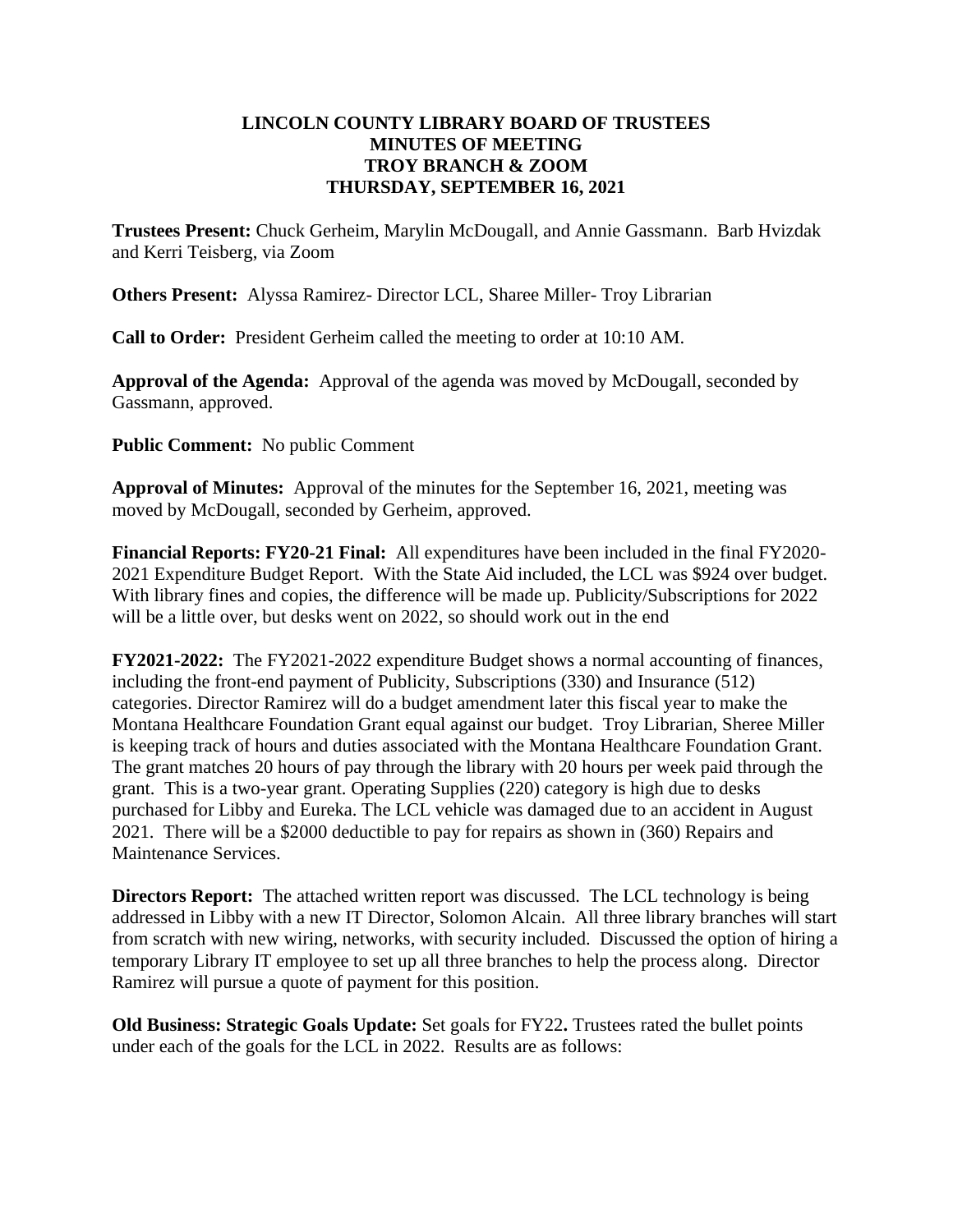- Establish Financial Stability
	- 1. Explore supplemental and/or additional sources of funding Look for library funding elsewhere before we ask taxpayers for MIL
	- 2. Develop a Capital Improvement Plan have this in place before pursing grants and funding:
		- Set up an account to start saving for Capital Improvement Plan, start it with some seed money of \$1000...?
		- MIL levee could be completely dedicated to Capital Improvement Plan
	- 3. Explore increasing library mils get our ducks in a row before we ask for taxpayer money
- Maintain Exemplary Library Services
	- 1. Enable staff to better meet community goals
		- Train and empower staff with knowledge
		- Develop a training schedule
	- 2. Implement programs that encourage involvement in all levels
		- Increase community partnerships
		- What types of programs we are missing?
	- 3. Better promote library services and programs to the community
		- Promote publicity so people will know about services
		- Think about an advertising budget...
	- 4. Evolve collection management
		- Hot spots, mobile device lending, projector, records, toys, bird backpack... options for library collections
	- 5. Improve courier service
		- State contract is up, so will be renegotiating contract...
- Develop A Facilities Master Plan
	- 1. Increase safety and security
		- Make/update Emergency Disaster Plan
	- 2. Investigate emerging technologies
		- Need basic technologies!
	- 3. Refresh and maintain interior and exterior of branch buildings
		- Maintenance plan
		- Energy efficiency
	- 4. Investigate effective open hours for all branches

Director Ramirez will come up potential action items and email to board to go over and review at next meeting.

**New Business:** Director Ramirez will email dates of the 2022 calendar and discuss in the next meeting.

Hvizdak mentioned using strategic goals as an evaluation tool. Director Ramirez requested quarterly check-ins and updates with a full evaluation in one year time. Gerheim would like to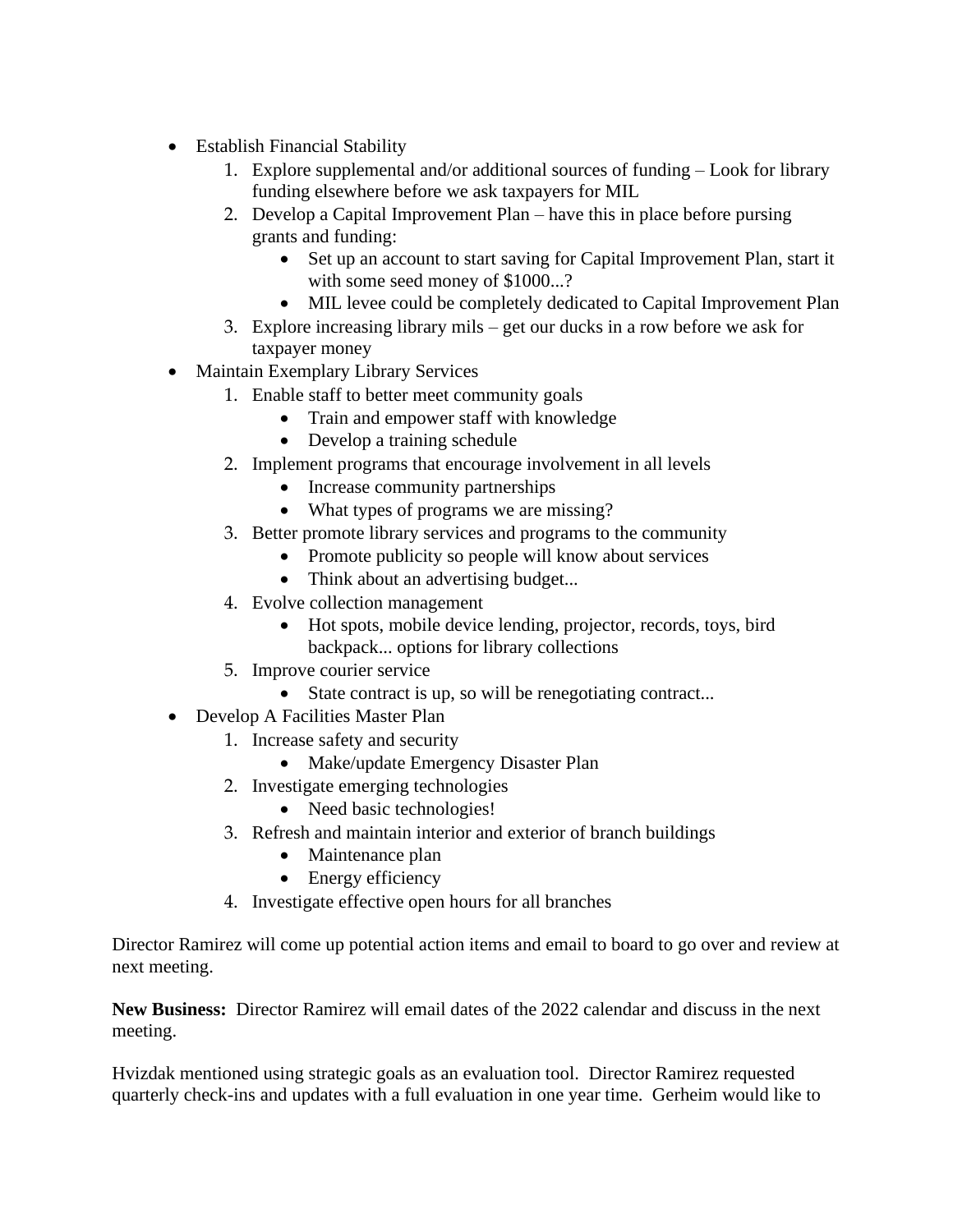keep the management portion of the current Director Evaluation. We all will be working on a new evaluation form.

Next Meeting: October 21<sup>st</sup> meeting will be held in Libby with options of Zoom participation.

**Adjourn:** Motion to adjourn made by Gerheim, seconded by McDougall, approved at 12:01 PM.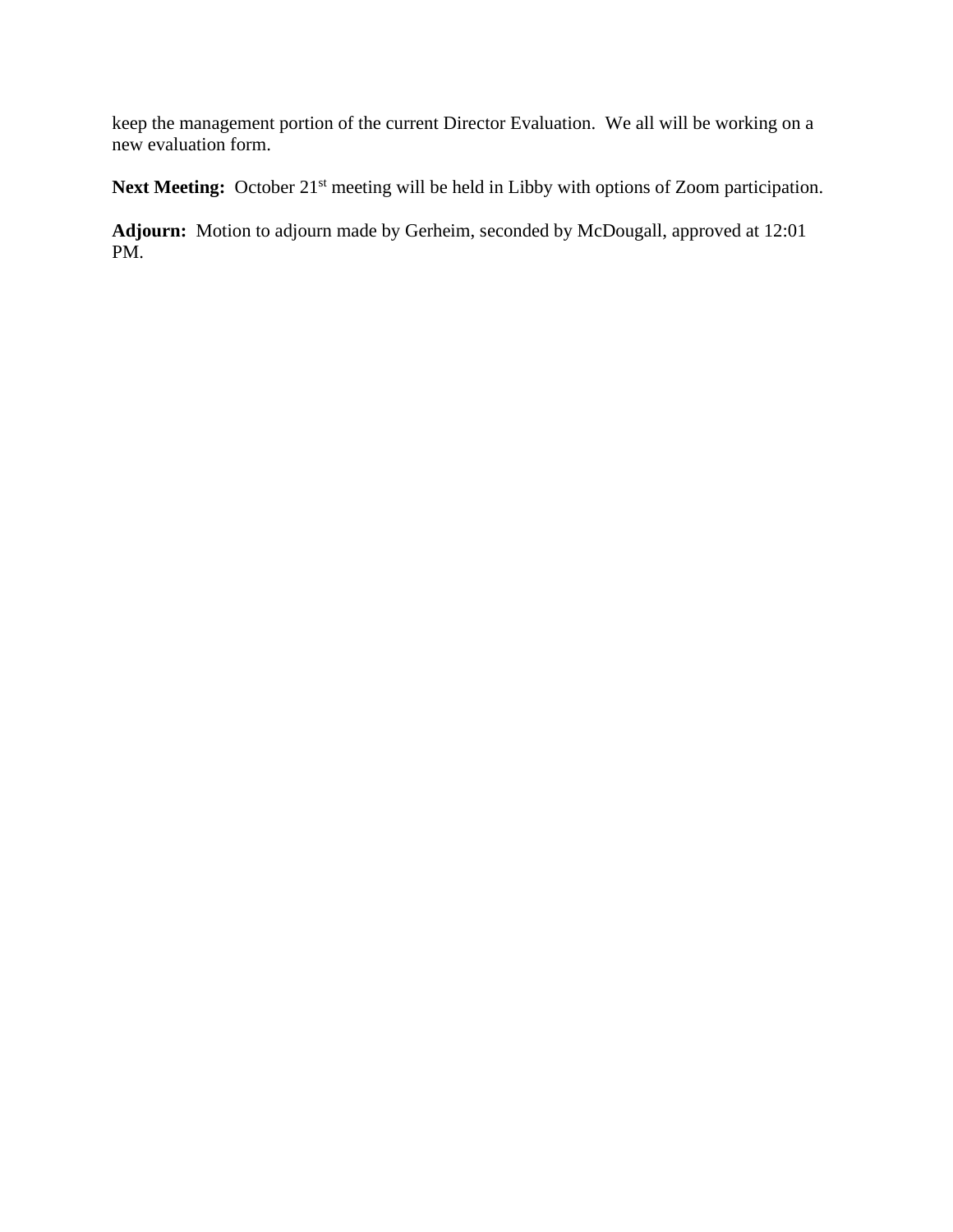# FY2020-2021 Expenditure Budget Report

|                                       | <b>Budgeted</b> |            | Spent         |            | Remaining                 |              | 100% |
|---------------------------------------|-----------------|------------|---------------|------------|---------------------------|--------------|------|
| 110 Salaries and Wages                | \$              | 231,102.00 | \$            | 232,551.05 | \$                        | (1,449.05)   | 101% |
| 140 Employer Contributions            | \$              | 44,000.00  | \$            | 39,745.29  | \$                        | 4,254.71     | 90%  |
| 148 EBMS Insurance                    | \$              | 26,500.00  | \$            | 20,109.33  | \$                        | 6,390.67     | 76%  |
| 210 Office Supplies and Materials     | S               | 1,000.00   | \$            | 1,462.66   | \$                        | (462.66)     | 146% |
| 212 Replacements (Insurance)          | S               | 11,265.00  | \$            | 14,903.53  | \$                        | (3,638.53)   | 132% |
| 215 Technology Supplies and Materials | $\mathbf{s}$    | 7,000.00   | \$            | 9,899.45   | \$                        | (2,899.45)   | 141% |
| 220 Operating Supplies                | \$              | 3,500.00   | \$            | 9,703.84   | \$                        | (6,203.84)   | 277% |
| 225 Recreation Supplies               | \$              | 1,300.00   | \$            | 1,029.05   | \$                        | 270.95       | 79%  |
| 228 Educational Supplies              | \$              | 18,000.00  | \$            | 18,387.84  | \$                        | (387.84)     | 102% |
| 230 Oral History Grant                | \$              | 2,500.00   | \$            | 4,688.65   | \$                        | (2,188.65)   | 188% |
| 310 Communication and Transportation  | \$              | 1,500.00   | \$            | 2,141.57   | $\mathbb{S}$              | (641.57)     | 143% |
| 330 Publicity, Subscriptions          | \$              | 16,000.00  | $\mathsf{\$}$ | 20,262.87  | \$                        | (4,262.87)   | 127% |
| 340 Utility Services                  | \$              | 18,000.00  | \$            | 17,614.20  | $\mathbb{S}$              | 385.80       | 98%  |
| 360 Repairs & Maintenance Services    | S               | 15,000.00  | \$            | 16,099.21  | \$                        | (1,099.21)   | 107% |
| 370 Travel                            | \$              | 2,000.00   | $\mathbb{S}$  | 2,017.31   | $\boldsymbol{\mathsf{S}}$ | (17.31)      | 101% |
| 380 Training Services                 | \$              | 500.00     | \$            | 963.93     | \$                        | (463.93)     | 193% |
| 512 Insurance                         | \$              | 5,625.00   | \$            | 5,625.00   | \$                        |              | 100% |
| 940 Machinery & Equipment             | S               |            |               |            | \$                        |              |      |
| Totals                                | S               | 404,792.00 | $\mathsf{\$}$ | 417,204.78 | $\mathbb{S}$              | (12, 412.78) | 103% |
| State Aid                             | \$              | 11,488.74  | \$            |            | \$                        | 11,488.74    |      |
| Totals                                | S               | 416,280.74 | \$            | 417,204.78 | \$                        | (924.04)     | 100% |

 $*$  as of  $8/6/2021$  FINAL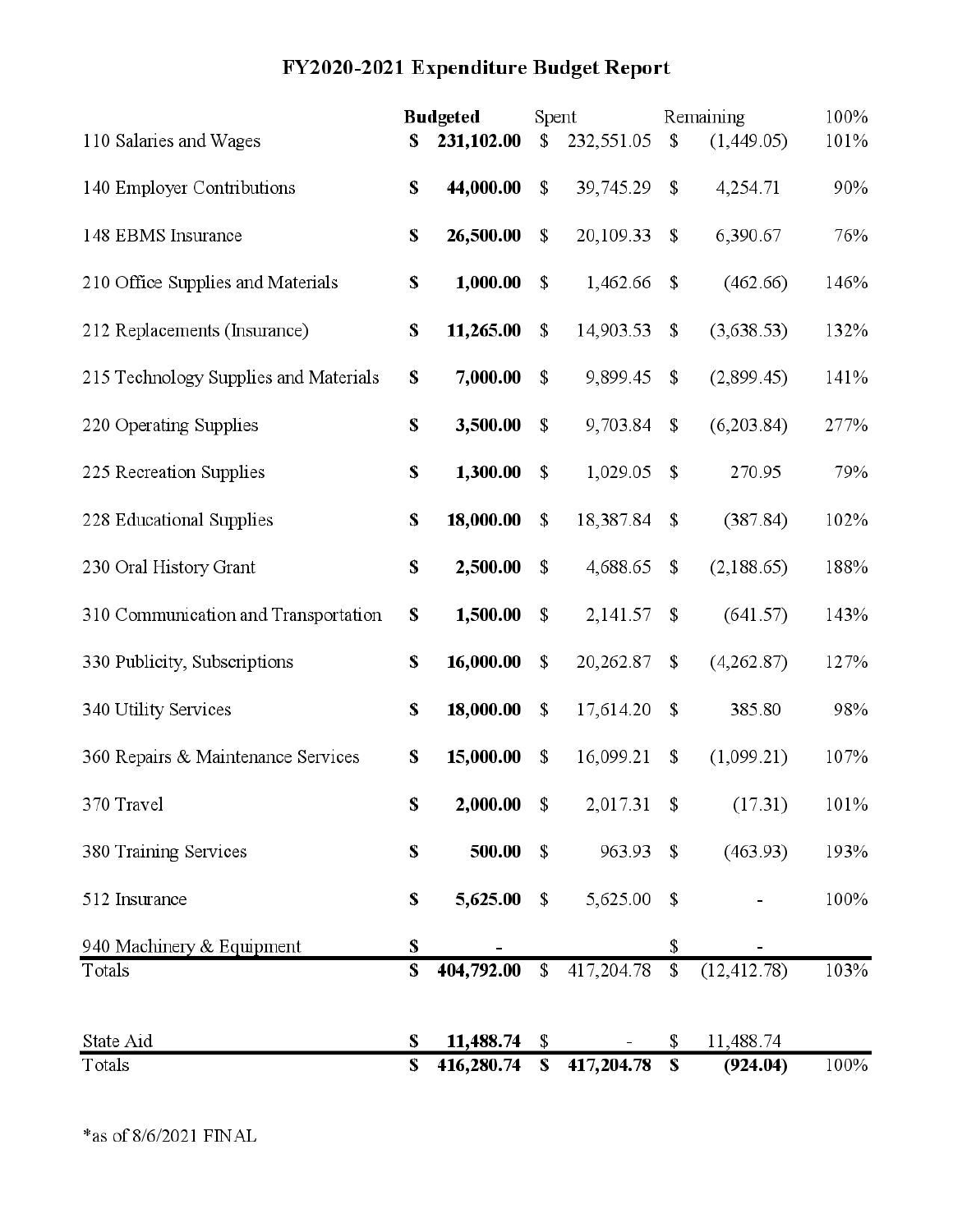# FY2021-2022 Expenditure Budget Report

|                                       | <b>Budgeted</b> |             | Spent         |             | Remaining     |            | 8%    |
|---------------------------------------|-----------------|-------------|---------------|-------------|---------------|------------|-------|
| 110 Salaries and Wages                | S               | 245,400.00  | \$            | 9,101.05    | \$            | 236,298.95 | $4\%$ |
| 140 Employer Contributions            | \$              | 46,300.00   | \$            | 3,166.10    | $\mathbb{S}$  | 43,133.90  | 7%    |
| 148 EBMS Insurance                    | \$              | 28,600.00   | \$            | 1,688.25    | \$            | 26,911.75  | $6\%$ |
| 210 Office Supplies and Materials     | S               | 1,000.00    | $\mathsf{\$}$ | 60.18       | \$            | 939.82     | 6%    |
| 215 Technology Supplies and Materials | S               | 8,000.00    | \$            | 1,264.50    | \$            | 6,735.50   | 16%   |
| 220 Operating Supplies                | \$              | 3,500.00    | \$            | 3,417.98    | \$            | 82.02      | 98%   |
| 225 Recreation Supplies               | \$              | 1,500.00    | \$            | 16.06       | $\mathbb{S}$  | 1,483.94   | $1\%$ |
| 228 Educational Supplies              | \$              | 18,000.00   | $\mathbb{S}$  | 2,545.54    | $\mathsf S$   | 15,454.46  | 14%   |
| 310 Communication and Transportation  | \$              | 1,500.00    | $\mathsf{\$}$ | 274.74      | $\mathsf{\$}$ | 1,225.26   | 18%   |
| 330 Publicity, Subscriptions          | \$              | 16,000.00   | $\mathsf{\$}$ | 9,520.46    | \$            | 6,479.54   | 60%   |
| 340 Utility Services                  | \$              | 18,000.00   | $\mathbb{S}$  | 1,460.73    | $\mathbb{S}$  | 16,539.27  | 8%    |
| 360 Repairs & Maintenance Services    | \$              | 15,000.00   | $\mathsf{\$}$ | 2,168.25    | \$            | 12,831.75  | 14%   |
| 370 Travel                            | \$              | 2,000.00    | $\mathsf{\$}$ | 205.49      | $\mathbb{S}$  | 1,794.51   | 10%   |
| 380 Training Services                 | $\mathbf s$     | 500.00      | $\mathsf{\$}$ |             | \$            | 500.00     | 0%    |
| 512 Insurance                         | ${\bf S}$       | 5,348.00 \$ |               | 5,348.00 \$ |               |            | 100%  |
| 940 Machinery & Equipment             | \$              |             |               |             | \$            |            |       |
| Totals                                | \$              | 410,648.00  | $\mathbb{S}$  | 40,237.33   | \$            | 370,410.67 | 10%   |
| State Aid                             |                 |             | \$            |             | \$            |            |       |
| Totals                                | \$              | 410,648.00  | S             | 40,237.33   | \$            | 370,410.67 | 10%   |

 $\mbox{*}$  as of 9/9/2021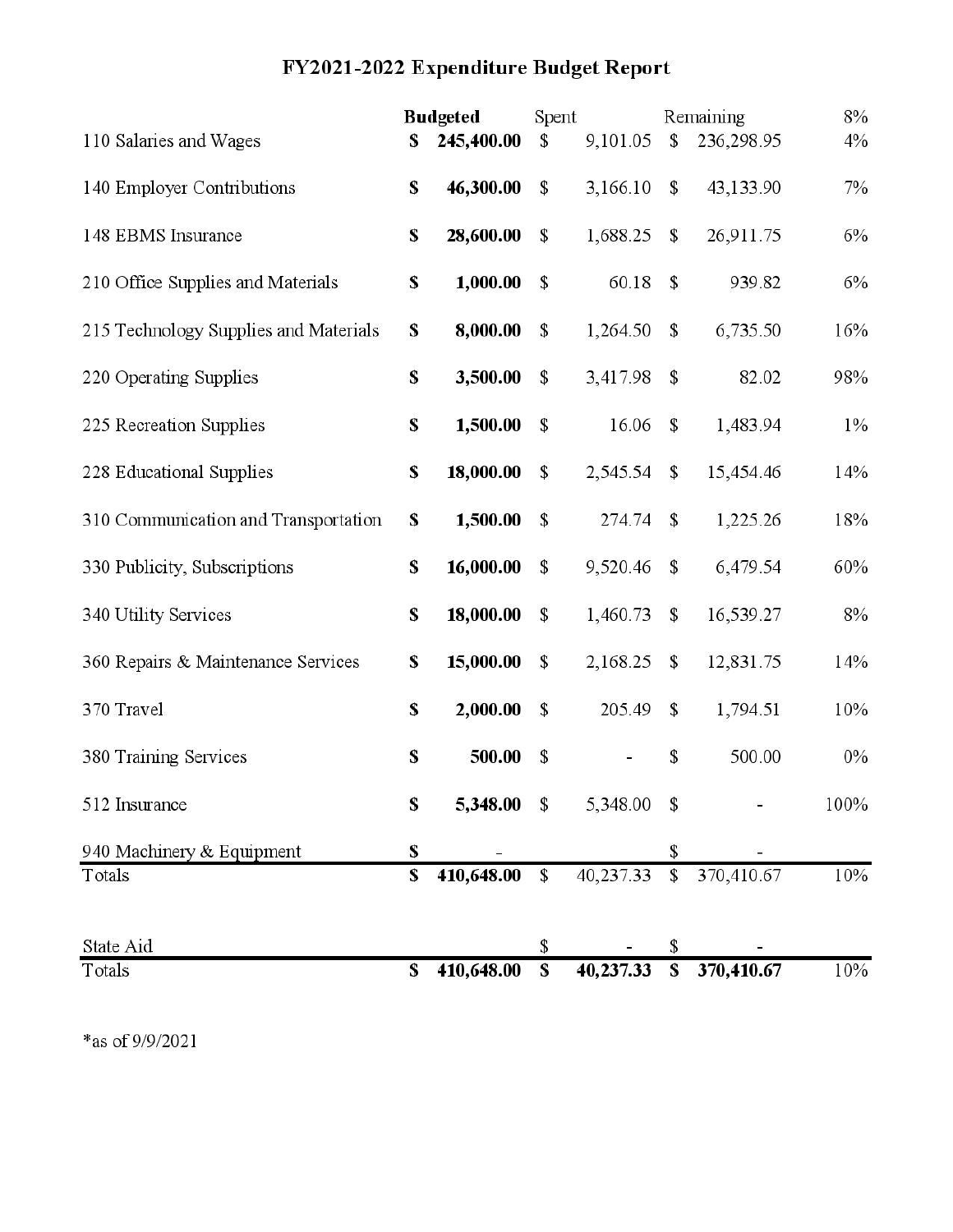## **Director's Report September 2021**

### **Montana State Library/Partners Sharing Group**

The Holds Sheltering Pilot Program has completed. Partners has agreed to allow holds sheltering for 30 days for libraries that see a need. Items can be sheltered for 30 days before becoming available to fill holds.

### **Lincoln County Library- Technology**

Alyssa spoke with Commissioner Bennett, Commissioner Teske and Solomon Alcain, IT Director, about the technology issues at the library. Solomon visited the Libby branch and inspected our system. We agreed that starting from scratch would be the best route. He will contact DIS to make sure they are in agreement on the infrastructure, so both are able to help the libraries as needed. Solomon has not visited the Eureka and Troy branches but agrees that it would be best to start from scratch at the branches as well.

Solomon and I also spoke about installing a security system. We discussed placement at all three branches, and he is working on including a security system as networking is redone.

Finally, Ziply cut off the Libby branch's internet before we were properly moved over to MontanaSky. MontanaSky, DIS and Solomon have been over to get us connected to internet, but no one can figure out how to connect staff directly to internet. Wi-Fi remains available but is unreliable.

### **Community Center on Wheels**

In partnership with Zero to Five, we are submitting a Letter of Interest for a Community Center on Wheels. This grant will fund a vehicle, help fund a van outfitted with a mobile library, toys and engagement activities, tech center, and medical fridge as well as a full-time staff person to manage the C.C.O.W.

# **Beanstack Statistics** (as of 9/15/2021)

1,000 Books Before Kindergarten Participants: 100 kids Books read: 3652 books

10 to Try Participants: 54 adults Activities completed: 79

2021 Reading Challenge Participants: 226 Kids-163 Adults- 63

Total minutes logged: 345,013 minutes Eureka- 140,262 minutes Libby- 112,023 minutes Troy- 92,728 minutes

Completed challenge: 11 Top Reader: 23,420 minutes